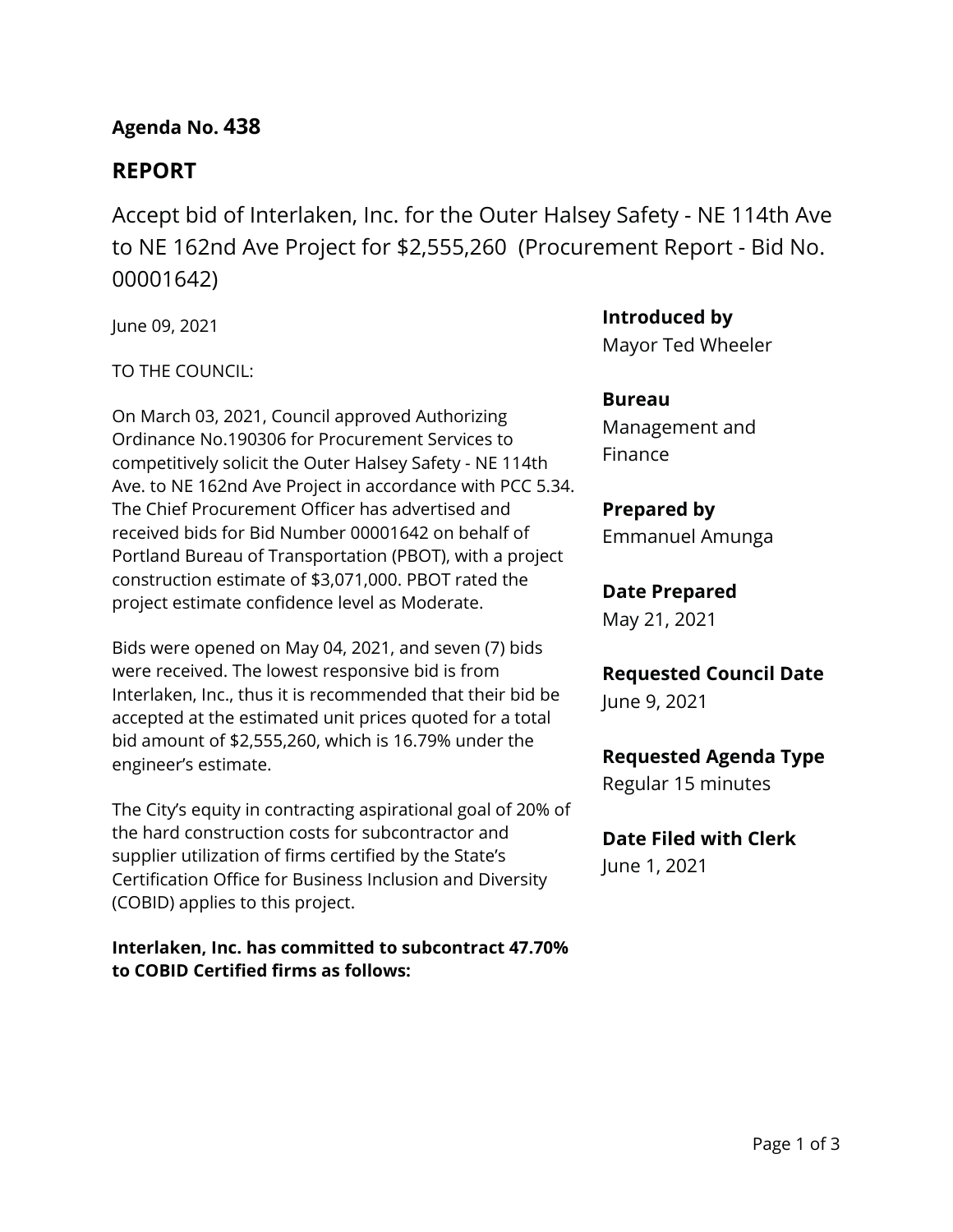| Subcontractor                                | <b>Certification</b> | Area of work    | Ownership                      | <b>Amount</b> |  |
|----------------------------------------------|----------------------|-----------------|--------------------------------|---------------|--|
| <b>Brothers</b><br>Concrete<br>Cutting, Inc. | MBE                  | Saw cutting     | <b>Native</b><br>American/Male | \$7,500       |  |
| Cutter<br>Construction<br>Co., Inc.          | <b>DWBE</b>          | <b>Trucking</b> | Caucasian/Female               | \$5,000       |  |
| Kodiak Pacific<br>Construction<br>Co.        | <b>WBE</b>           | Paving          | Caucasian/Female               | \$184,482     |  |
| <b>MAK Electric</b><br>Group Corp.           | ESBE                 | Electrical      | Caucasian/Male                 | \$155,292     |  |
| Miller Factors,<br><b>LLC</b>                | <b>WBE</b>           | Landscaping     | Caucasian/Female               | \$20,968      |  |
| Nuwave<br>Concrete, Inc.                     | <b>DESB</b>          | Concrete        | Caucasian/Male                 | \$845,658     |  |
| <b>Total</b>                                 |                      |                 |                                | \$1,218,900   |  |

Interlaken, Inc. acting as the prime contractor intends to self-perform 50.42% of the work and to subcontract 1.88% to the following non-certified firm:

| <b>Subcontractor</b>                         | Area of work | Amount   |
|----------------------------------------------|--------------|----------|
| Specialized Pavement Marking Inc.   Striping |              | \$40,546 |
| Twinco Cutting & Coring, Inc.                | Saw cutting  | \$7,500  |
| <b>Total</b>                                 |              | \$48,046 |

Interlaken, Inc. is located in Fairview, Oregon, and is a State COBID Certified Contractor and is a white/female owned firm. They have a current City of Portland Business Tax Registration and are in full compliance with all of the City's contracting requirements.

The Bureau of Transportation has funds budgeted in FY 2021 and proposed FY 2022 for construction, inspection, and management of the project.

It is recommended that a Performance Bond and Payment Bond each at 100% of the contract amount be furnished by the Contractor. Further, it is also recommended that a two(2) year Maintenance/Warranty Bond for 20% of the final contract amount be furnished by the Contractor before final payment is released.

The bid sureties of the remaining bidders should be returned immediately in compliance with Section 5.34.410D of the City Code.

Procurement Services recommends that Council accept this Report and authorize the Chief Procurement Officer to execute the contract with Interlaken, Inc..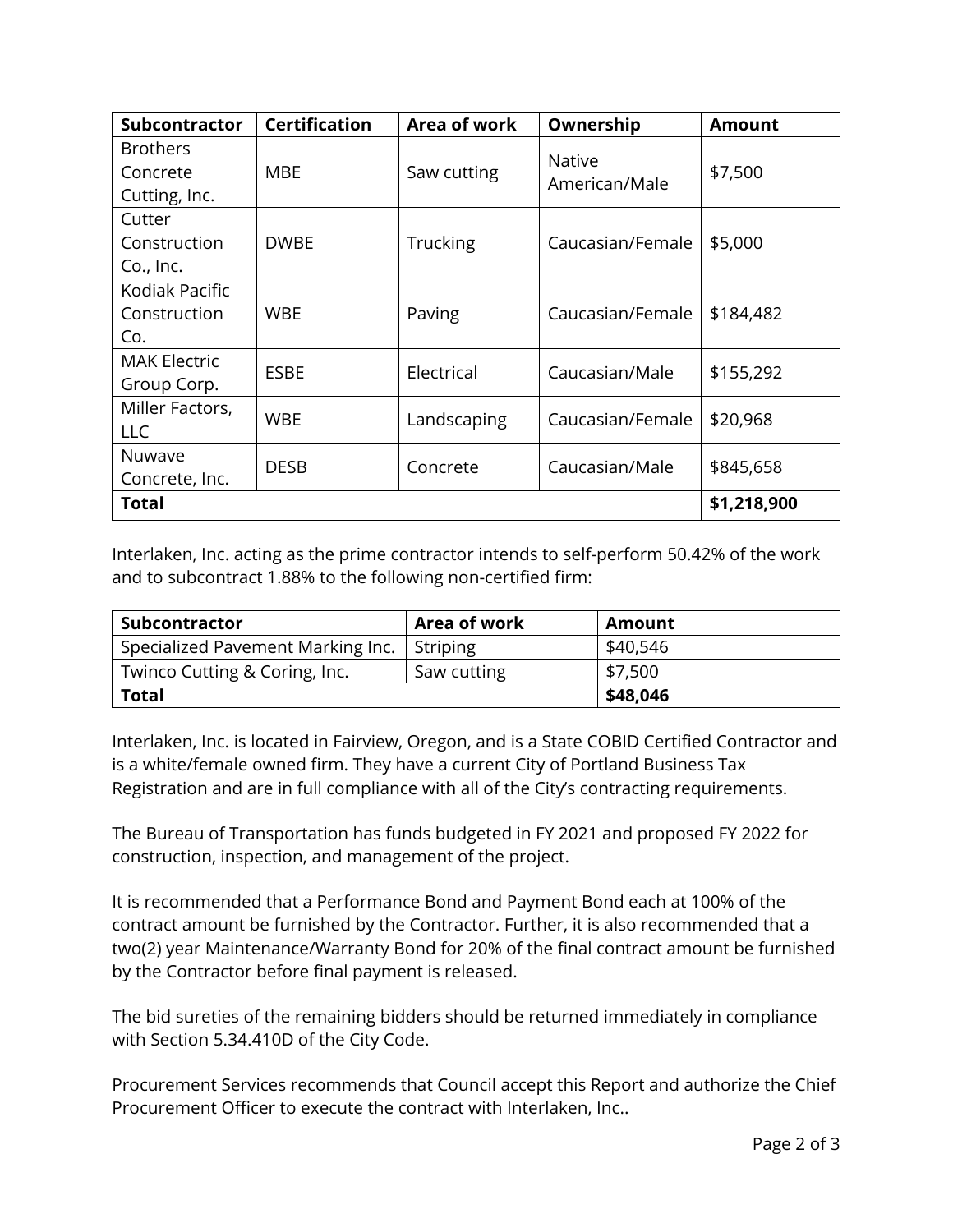Recommended by:

Kathleen Brenes-Morua

Interim Chief Procurement Officer

KBM: ec

Action Taken:

Commissioners voted as follows (Yea or Nay)

Rubio -

Ryan -

Hardesty -

Mapps -

Wheeler -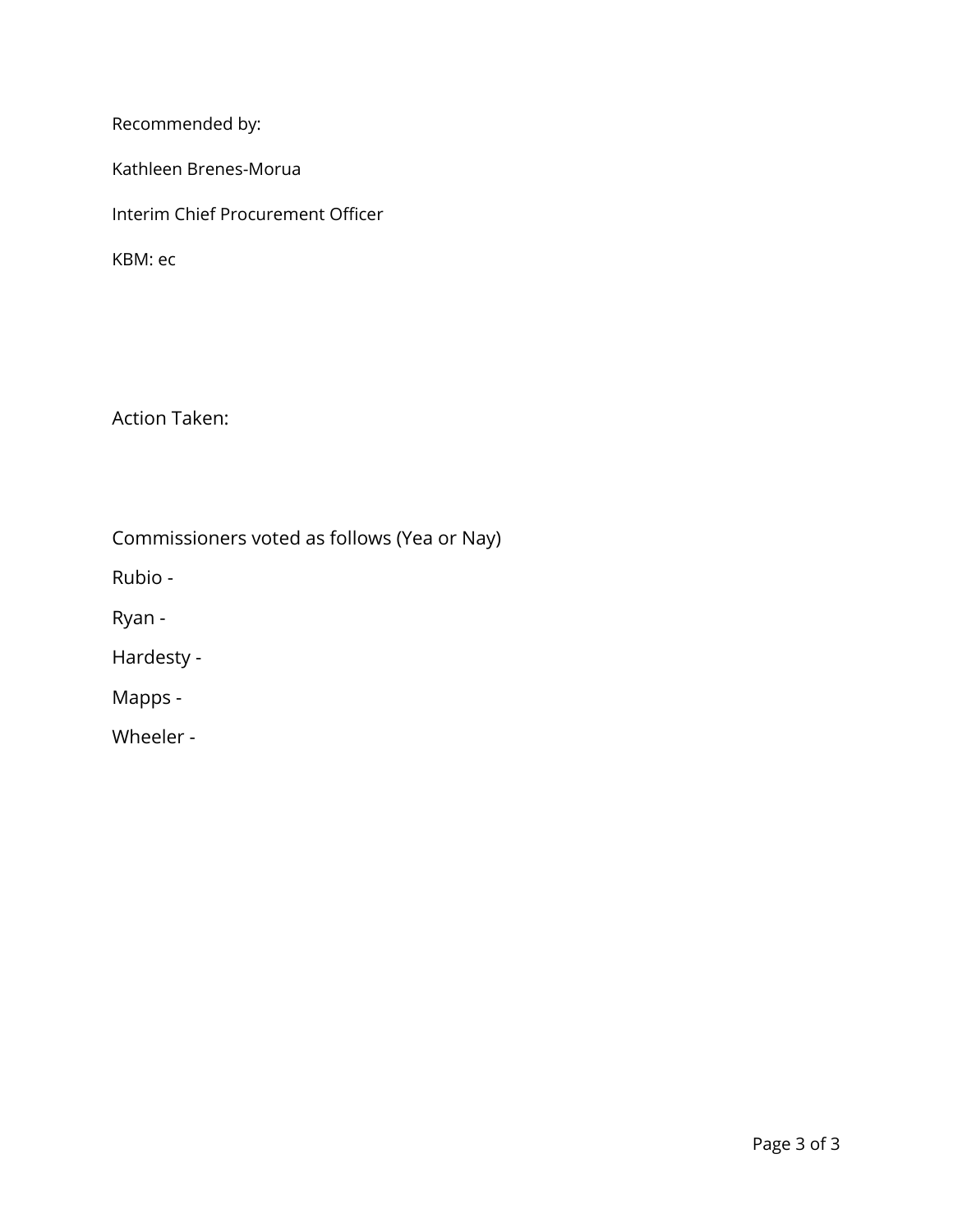### **IMPACT STATEMENT**

| <b>Legislation title:</b> Accept bid of Interlaken, Inc. for the Outer Halsey Safety - NE 114th Ave |
|-----------------------------------------------------------------------------------------------------|
| to NE 162nd Ave Project for \$2,555,260 (Procurement Report - Bid No.                               |
| 00001642)                                                                                           |
|                                                                                                     |

| <b>Contact name:</b>  |                | Kathleen Brenes-Morua, Interim Chief Procurement Officer                        |
|-----------------------|----------------|---------------------------------------------------------------------------------|
| <b>Contact phone:</b> | (503) 823-2506 |                                                                                 |
|                       |                | <b>Presenter name:</b> Kathleen Brenes-Morua, Interim Chief Procurement Officer |

#### **Purpose of proposed legislation and background information:**

The purpose of this legislation is to authorize the Chief Procurement Officer to execute a construction contract for the Outer Halsey Safety - NE 114th Ave. to NE 162nd Ave Project for \$2,555,260.

This project adds pedestrian facilities on one of Portland's High Crash Network streets, NE Halsey. There are no vehicle lanes being removed or modified. The scope includes sidewalk infill along NE Halsey from NE 114th to 162nd Avenue, a rapid flashing beacon and enhanced lighting at NE119th and NE 128<sup>th</sup>, and ADA accessible curb ramp upgrades.

Ordinance No. 190306 was approved by City Council on March 03, 2021 authorizing the Chief Procurement Officer to issue a competitive solicitation for the Outer Halsey Safety - NE 114th Ave. to NE 162nd Ave Project. The construction cost based on bids received is \$2,555,260.

#### **Financial and budgetary impacts:**

The engineer's estimate for this project was \$3,071,000 and the confidence level was Moderate. Based on the bids received, PBOT anticipates the construction contract cost to not exceed \$2,555,260 which is 16.79% under the engineer's estimate.

The Bureau of Transportation has funds budgeted in FY 2021 and proposed FY 2022 for construction, inspection, and management of the project.

The purposed legislation will not create, eliminate, or re-classify any positions now or in the future.

### **Community impacts and community involvement:**

This project adds pedestrian facilities on one of Portland's High Crash Network streets, NE Halsey. The community has been supportive of the project.

The construction contracting community, including contractors certified with the State of Oregon as minority, women, and emerging small businesses became involved when the Chief Procurement Officer advertised and publicly noticed the project on the City's Online